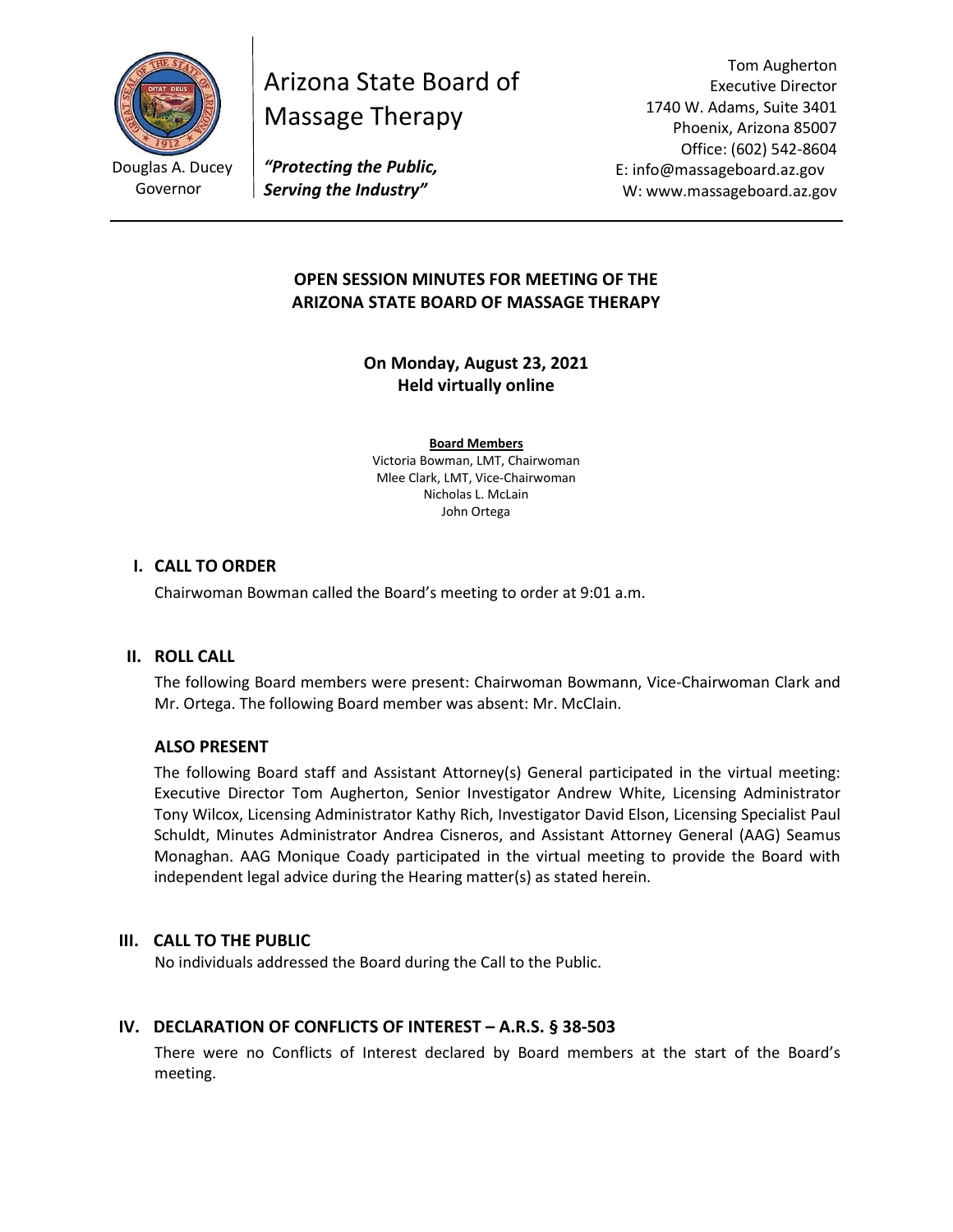### **V. REVIEW, DISCUSSION AND POSSIBLE ACTION ON BOARD MEETING MINUTES**

A. Discussion and approval of the Massage Board Open Minutes from the July 26, 2021 monthly meeting.

**MOTION: Vice-Chairwoman Clark moved for the Board to approve the Open Minutes from the July 26, 2021 monthly meeting.** 

**SECOND: Mr. Ortega** 

**VOTE: The following Board members voted in favor of the motion: Chairwoman Bowmann, Vice-Chairwoman Clark and Mr. Ortega. The following Board member was absent: Mr. McClain.** 

**VOTE: 3-yay, 0-nay, 0-abstain, 0-recuse, 1-absent. MOTION PASSED.** 

### **VI. CONSENT CALENDAR**

A. Review, discussion and possible action regarding the proposed amendments and updates to the Agency's policies and procedures.

**MOTION: Chairwoman Bowmann moved for the Board to approve the proposed amendments and updates to the Agency's policies and procedures.** 

#### **SECOND: Vice-Chairwoman Clark**

**VOTE: The following Board members voted in favor of the motion: Chairwoman Bowmann, Vice-Chairwoman Clark and Mr. Ortega. The following Board member was absent: Mr. McClain.** 

**VOTE: 3-yay, 0-nay, 0-abstain, 0-recuse, 1-absent. MOTION PASSED.** 

## **VII. ITEMS FOR BOARD REVIEW, DISCUSSION AND POSSIBLE ACTION**

## B. Formal Hearing

(1) 20-100 Liu, Jing Lan

AAG Monaghan participated in the virtual meeting on behalf of the State during the Board's consideration of this matter and AAG Coady participated to provide the Board with independent legal advice. Detective Dana Davis Richardson of the Tucson Police Department participated in the virtual meeting during the Board's consideration of this matter.

**MOTION: Vice-Chairwoman Clark moved for the Board to adopt the factual allegations contained in the Complaint and Notice of Hearing as the Board's Findings of Fact in this matter.** 

#### **SECOND: Mr. Ortega**

**VOTE: The following Board members voted in favor of the motion: Chairwoman Bowmann, Vice-Chairwoman Clark and Mr. Ortega. The following Board member was absent: Mr. McClain.** 

**VOTE: 3-yay, 0-nay, 0-abstain, 0-recuse, 1-absent. MOTION PASSED.**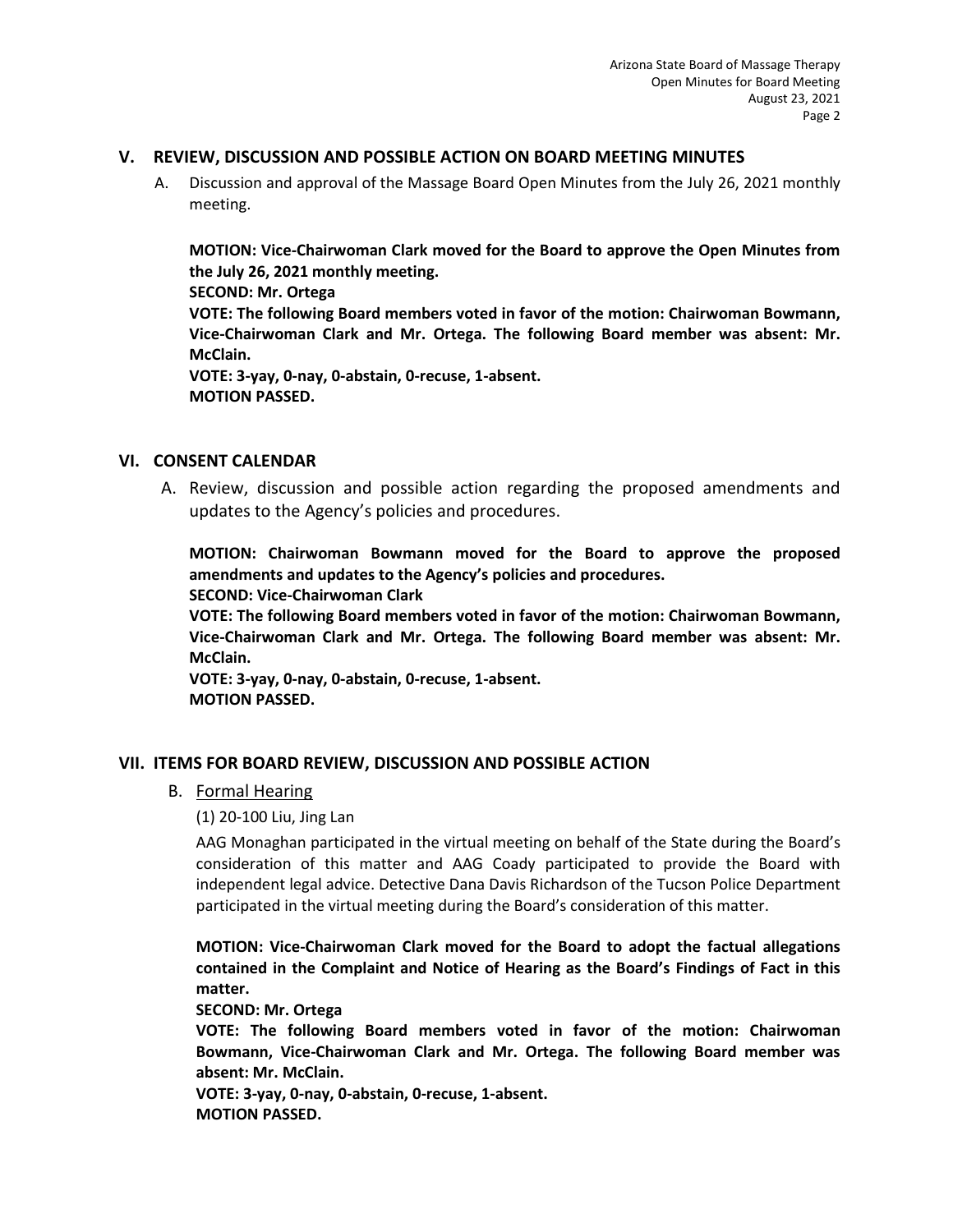**MOTION: Vice-Chairwoman Clark moved for the Board to adopt the alleged violations of law contained in the Complaint and Notice of Hearing and as revised by the State to revise alleged violation #5 to A.R.S. § 32-4253(A)(19) and violation #7 to include A.R.S. § 32- 4225(D) in addition to A.R.S. § 32-3208.** 

**SECOND: Mr. Ortega** 

**VOTE: The following Board members voted in favor of the motion: Chairwoman Bowmann, Vice-Chairwoman Clark and Mr. Ortega. The following Board member was absent: Mr. McClain.** 

**VOTE: 3-yay, 0-nay, 0-abstain, 0-recuse, 1-absent. MOTION PASSED.** 

**MOTION: Chairwoman Bowmann moved for the Board to revoke the license.** 

**SECOND: Vice-Chairwoman Clark** 

**VOTE: The following Board members voted in favor of the motion: Chairwoman Bowmann, Vice-Chairwoman Clark and Mr. Ortega. The following Board member was absent: Mr. McClain.** 

**VOTE: 3-yay, 0-nay, 0-abstain, 0-recuse, 1-absent. MOTION PASSED.** 

#### (2) 21-128 Shan, Danny

Mr. Shan participated in the virtual meeting during the Board's consideration of this matter. AAG Monaghan participated on behalf of the State and AAG Coady participated to provide the Board with independent legal advice.

**MOTION: Vice-Chairwoman Clark moved for the Board to vacate the Hearing in this matter and accept the proposed Consent Agreement for \$500 Civil Penalty to be paid within 12 months, and requirement to complete 12 hours of pre-approved CE, 6 hours in ethics and 6 hours in business practices. The CE hours shall be in addition to the hours required for license renewal and shall be completed within 12 months.** 

**SECOND: Mr. Ortega** 

**VOTE: The following Board members voted in favor of the motion: Chairwoman Bowmann, Vice-Chairwoman Clark and Mr. Ortega. The following Board member was absent: Mr. McClain.** 

**VOTE: 3-yay, 0-nay, 0-abstain, 0-recuse, 1-absent. MOTION PASSED.** 

#### (3) 21-161 Calmese, Juvall

Mr. Calmese participated in the virtual meeting for a portion of the Board's consideration of this matter. AAG Monaghan participated on behalf of the State and AAG Coady participated to provide the Board with independent legal advice.

**MOTION: Chairwoman Bowmann moved for the Board to adopt the factual allegations contained in the Complaint and Notice of Hearing as the Board's Findings of Fact in this matter.** 

**SECOND: Vice-Chairwoman Clark**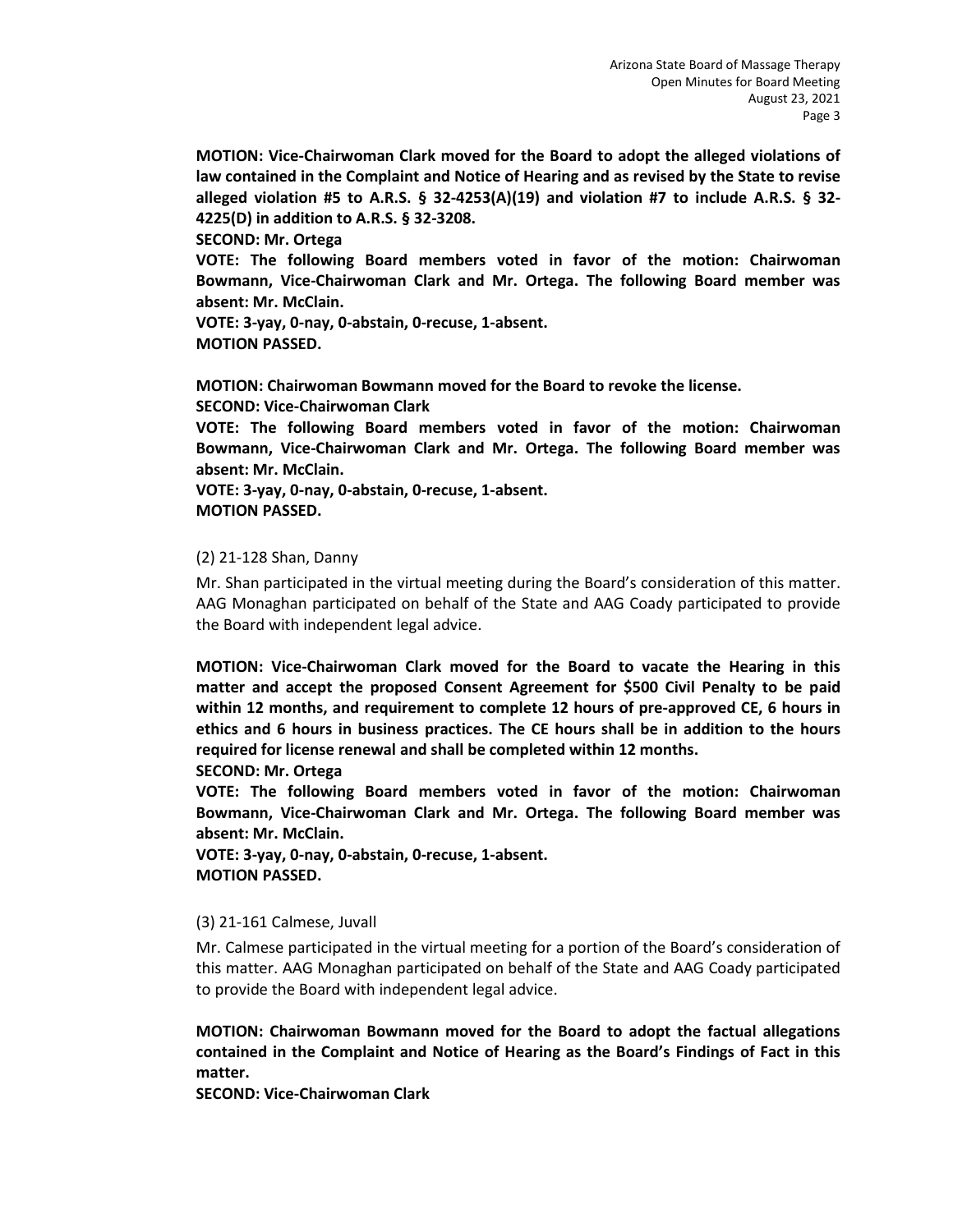**VOTE: The following Board members voted in favor of the motion: Chairwoman Bowmann, Vice-Chairwoman Clark and Mr. Ortega. The following Board member was absent: Mr. McClain.** 

**VOTE: 3-yay, 0-nay, 0-abstain, 0-recuse, 1-absent. MOTION PASSED.** 

**MOTION: Vice-Chairwoman Clark moved for the Board to adopt the alleged violations contained in the Complaint and Notice of Hearing as the Board's Conclusions of Law in this matter.** 

**SECOND: Mr. Ortega**

**VOTE: The following Board members voted in favor of the motion: Chairwoman Bowmann, Vice-Chairwoman Clark and Mr. Ortega. The following Board member was absent: Mr. McClain.** 

**VOTE: 3-yay, 0-nay, 0-abstain, 0-recuse, 1-absent. MOTION PASSED.** 

**MOTION: Vice-Chairwoman Clark moved for the Board to revoke the license.** 

#### **SECOND: Mr. Ortega**

**VOTE: The following Board members voted in favor of the motion: Chairwoman Bowmann, Vice-Chairwoman Clark and Mr. Ortega. The following Board member was absent: Mr. McClain.** 

**VOTE: 3-yay, 0-nay, 0-abstain, 0-recuse, 1-absent. MOTION PASSED.** 

## C. Formal Interview

Vacant.

#### D. Investigative Review

(1) 21-159 Robinson, Tysie

Mr. Robinson and Attorney Shanks Leonhardt participated in the virtual meeting during the Board's consideration of this matter. Complainant JJ also participated in the virtual meeting.

**MOTION: Chairwoman Bowmann moved for the Board to issue a Non-Disciplinary Letter of Concern for failure to obtain written consent when seeing a minor.** 

#### **SECOND: Vice-Chairwoman Clark**

**VOTE: The following Board members voted in favor of the motion: Chairwoman Bowmann, Vice-Chairwoman Clark and Mr. Ortega. The following Board member was absent: Mr. McClain.** 

**VOTE: 3-yay, 0-nay, 0-abstain, 0-recuse, 1-absent. MOTION PASSED.** 

#### (2) 22-101 Meade, Jan

Mr. Meade and Attorney Elliot Alford participated in the virtual meeting during the Board's consideration of this matter. Complainant CC and Attorney Bryan Antol also participated in the virtual meeting.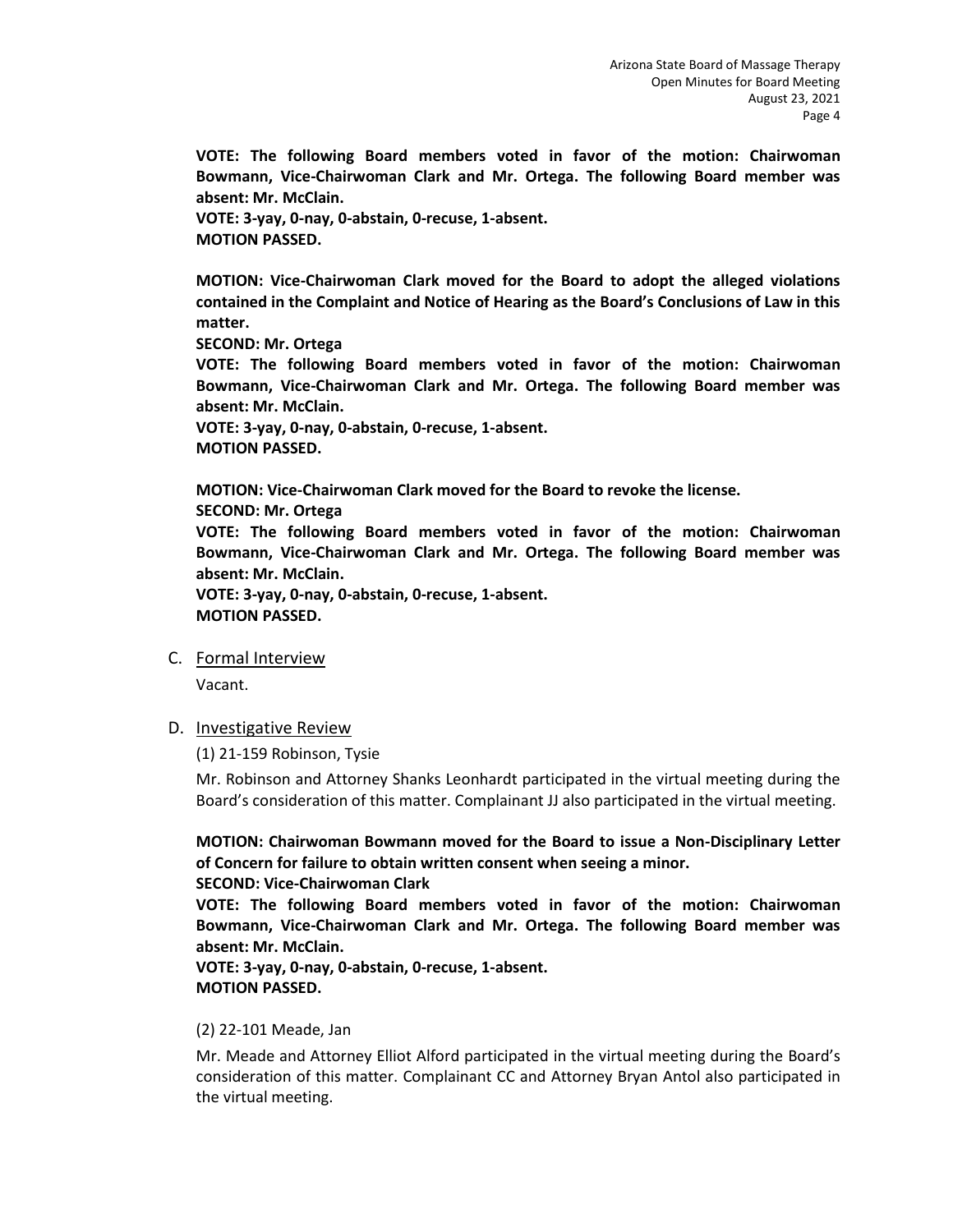**MOTION: Vice-Chairwoman Clark moved for the Board to offer a Consent Agreement for One Year Probation with \$300 Civil Penalty to be paid within 12 months and requirement to complete 12 hours of pre-approved CE in communication and ethics in addition to the CE hours required for license renewal to be completed within 6 months. If not signed within 20 days, this matter shall proceed to Formal Interview based on the potential violations of law and the factual allegations as set forth in the investigative report. SECOND: Mr. Ortega** 

**VOTE: The following Board members voted in favor of the motion: Chairwoman Bowmann, Vice-Chairwoman Clark and Mr. Ortega. The following Board member was absent: Mr. McClain.** 

**VOTE: 3-yay, 0-nay, 0-abstain, 0-recuse, 1-absent. MOTION PASSED.** 

(3) 22-106 Rodgers, Alphanos

**MOTION: Chairwoman Bowmann moved for the Board to continue this matter to its next meeting.** 

**SECOND: Vice-Chairwoman Clark**

**VOTE: The following Board members voted in favor of the motion: Chairwoman Bowmann, Vice-Chairwoman Clark and Mr. Ortega. The following Board member was absent: Mr. McClain.** 

**VOTE: 3-yay, 0-nay, 0-abstain, 0-recuse, 1-absent. MOTION PASSED.** 

#### (4) 22-107 Johnwell, Cedric

Mr. Johnwell participated in the virtual meeting during the Board's consideration of this matter.

**MOTION: Vice-Chairwoman Clark moved for the Board to offer a Consent Agreement for \$100 Civil Penalty to be paid within 90 days. If not signed within 20 days, this matter shall proceed to Formal Interview based on the potential violations of law and the factual allegations as set forth in the investigative report.** 

**SECOND: Chairwoman Bowmann**

**VOTE: The following Board members voted in favor of the motion: Chairwoman Bowmann, Vice-Chairwoman Clark and Mr. Ortega. The following Board member was absent: Mr. McClain.** 

**VOTE: 3-yay, 0-nay, 0-abstain, 0-recuse, 1-absent. MOTION PASSED.** 

E. License Request

Vacant.

#### **VIII. EXECUTIVE DIRECTOR'S REPORT**

A. Presentation of plaque to Senior Investigator Andrew White for recognition of his years of service to the State of Arizona.